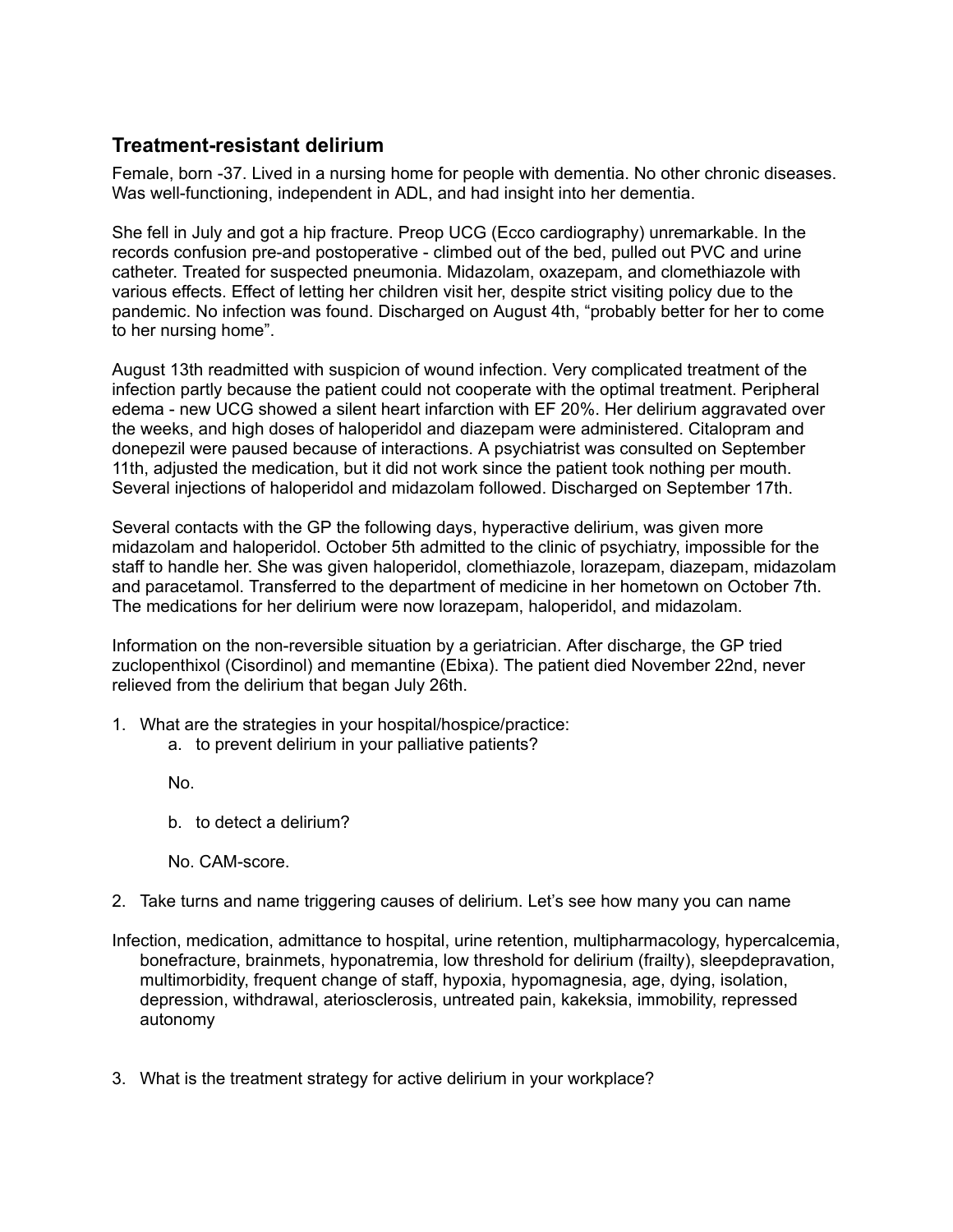- a. First drug of choice, dose? Haloperidol,
- b. If that fails? Second choice Increased dose Haloperidol,
- c. If that fails? Zyprexa, Nozinan,
- d. … Benzodiazepine, Relatives
- 4. Is your treatment strategy different if the patient:
	- a. is very old? Yes.
	- b. has Parkinson?Yes
	- c. has dementia? Yes
- d. Is imminently dying? Yes
- e. has a silent delirium? No
- 5. Does a patient with delirium have capacity to consent to treatment?

Depends.

6. What is the routine at your hospice/hospital/practice when a patient with active delirium resists treatment? What are the laws and regulations?

Call a psychiatrist, try to talk them down, call a relative, trick haloperidol into them,

## **Delirium from opioids?**

(Case from Maria Hammarlund)

The 81-year-old woman was admitted to the hospital for further investigation of skeletal metastasis after MRI showed several metastases to the spinal column. Smoked since she was 15 years old. Further investigation concluded with lung cancer with metastasis to lymph nodes and skeleton, T2aN3M1c.

Because of pain from skeletal metastasis, especially a destructed Th12, she started with oxycodone, which during 3 days were increased to 20mg x2. She had never used strong painkillers before. She became confused and delirious; thought she was staying at a hotel and was constantly walking around trying to find her room. At a point, she also had respiratory depression because of oxycodone. She had to have one nurse following her all the time.

The dose of oxycodone was reduced to 10mg x2, in addition to that she had an epidural catheter. She did not receive any medication against the delirious condition. And after 1-2 days she was more or less back to normal. She remembered that she earlier was not herself and that it was an unpleasant experience.

1. Name drugs typically used in palliative practice that can trigger a delirium

Opioids, anxiolytica, steroids, methylphenidate (Ritalin), anti-cholinergic drugs,

2. What is your strategy when giving opioids or other pain medications to a patient you consider prone to delirium? Drugs of first choice? Drugs to avoid?

Start low, go slow. Avoid multipharmacy, oxycodone is first drug of choice